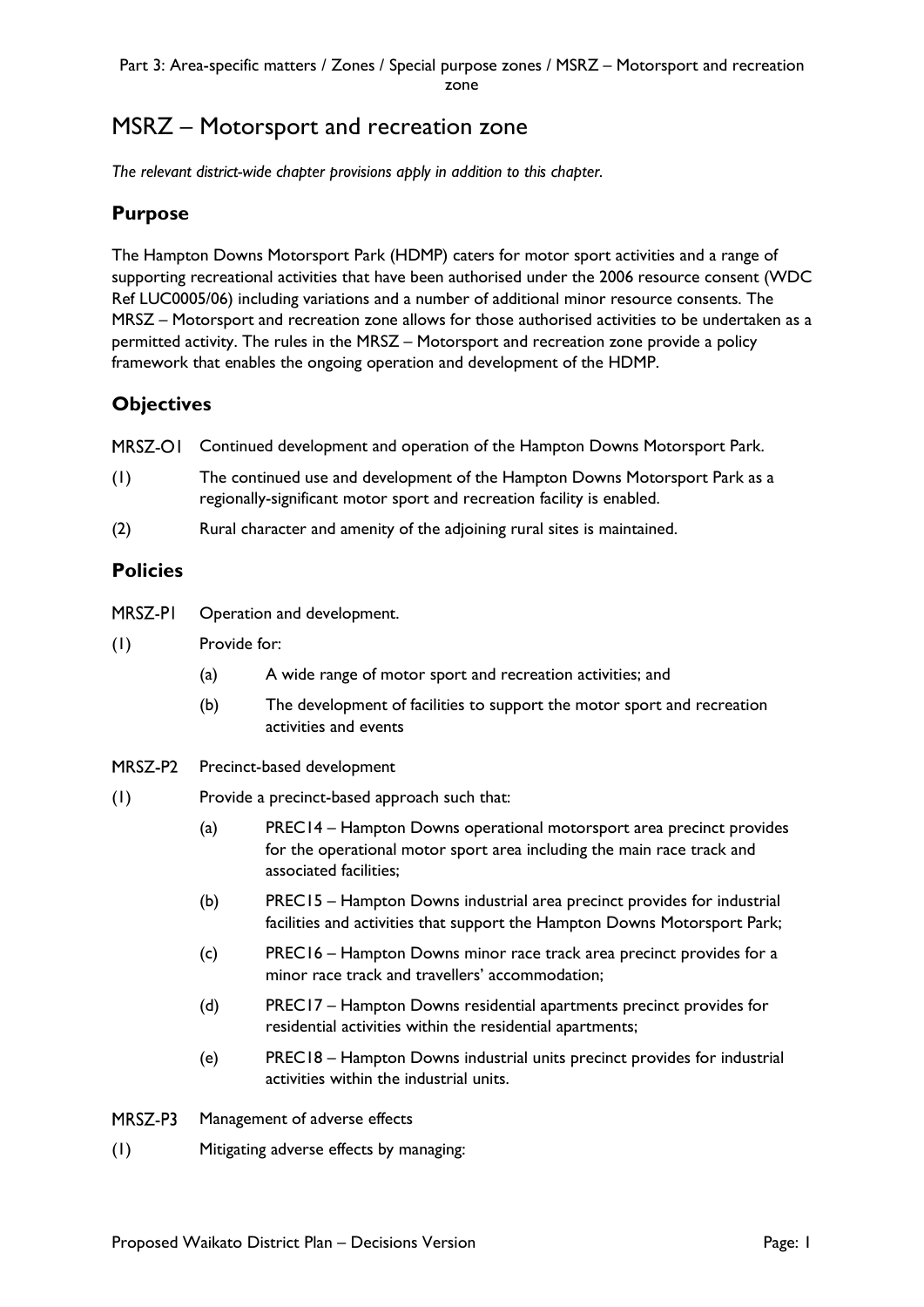- (a) The scale, intensity, timing and duration of activities so that adverse noise effects on the adjoining rural sites are minimised; and
- (b) The adverse traffic safety effects to ensure the safe and efficient operation and functioning of the adjacent transport network and efficient access to surrounding facilities is maintained at all times; and
- (c) Signs that are visible from, or located in close proximity to, a public road to ensure the safe functioning of the public road; and
- (d) The size, scale and intensity of development to ensure the amenity of the adjoining sites is maintained.

## **Rules**

In addition to the activity-specific standards listed below, permitted activities must also comply with all relevant Land-use effects standards and Land-use building standards in this chapter, as well as the standards in Part 2 / District-wide matters / General district-wide matters.

*Land use – activities for PREC14 – Hampton Downs operational motorsport area precinct*

| PREC14-RI                            | A motor sport and recreation facility                             |                                           |
|--------------------------------------|-------------------------------------------------------------------|-------------------------------------------|
| (1) Activity status: PER             |                                                                   | (2) Activity status where compliance not  |
| <b>Activity-specific standards:</b>  |                                                                   | achieved: n/a                             |
|                                      | (a) The activity is carried out in PREC14 -                       |                                           |
|                                      | Hampton Downs operational motorsport                              |                                           |
| area precinct.                       |                                                                   |                                           |
| PREC14-R2                            | Driver training and education, testing and practice activities.   |                                           |
| (1) Activity status: PER             |                                                                   | (2) Activity status where compliance not  |
| <b>Activity-specific standards:</b>  |                                                                   | achieved: n/a                             |
|                                      | (a) The activity is carried out in PREC14 $-$                     |                                           |
|                                      | Hampton Downs operational motorsport                              |                                           |
| area precinct.                       |                                                                   |                                           |
| <b>PREC14-R3</b>                     | Go-karting on the go-kart track                                   |                                           |
| (1) Activity status: PER             |                                                                   | (2) Activity status where compliance not  |
| <b>Activity-specific standards:</b>  |                                                                   | achieved: n/a                             |
|                                      | (a) The activity is carried out in PREC14 $-$                     |                                           |
|                                      | Hampton Downs operational motorsport                              |                                           |
| area precinct.                       |                                                                   |                                           |
| PREC14-R4                            | Paintball, laser tag, outdoor skate parks and clay bird shooting. |                                           |
| (1) Activity status: PER             |                                                                   | (2) Activity status where compliance not  |
| <b>Activity-specific standards:</b>  |                                                                   | achieved: n/a                             |
|                                      | (a) The activity is carried out in PREC14 $-$                     |                                           |
|                                      | Hampton Downs operational motorsport                              |                                           |
| area precinct.                       |                                                                   |                                           |
| PREC14-R5                            | Motor sport and recreation events                                 |                                           |
| (1) Activity status: PER             |                                                                   | (2) Activity status where compliance not  |
| <b>Activity-specific standards:</b>  |                                                                   | achieved: RDIS                            |
|                                      | (a) The activity is carried out in PREC14 $-$                     | Council's discretion is restricted to the |
| Hampton Downs operational motorsport |                                                                   | following matters:                        |
| area precinct;                       |                                                                   | (a) Noise levels and duration;            |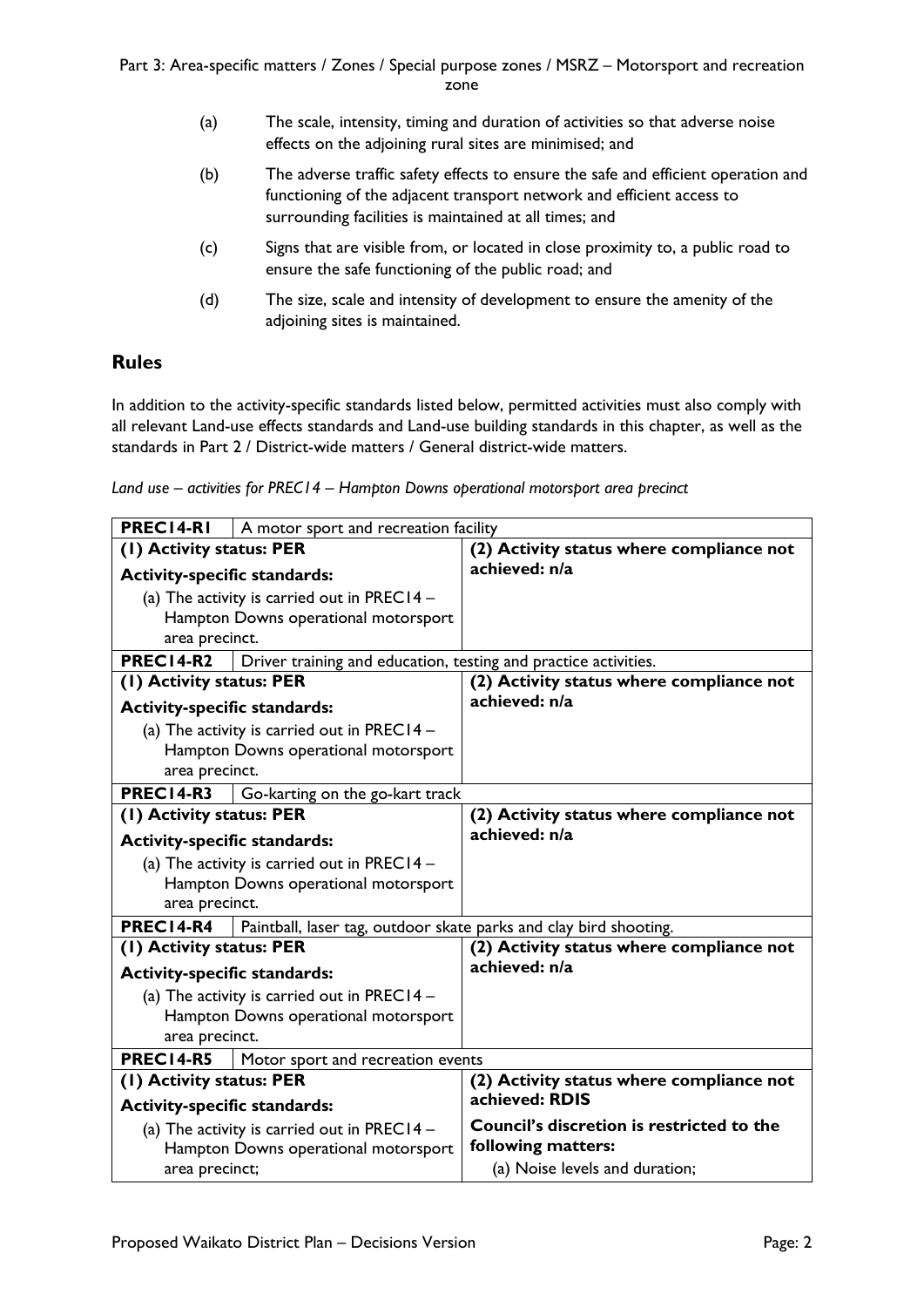| the event; and<br>per hour, and<br>S19 and MSRZ-S20. | (b) A maximum of 20,000 people attend the<br>motor sport and recreation event; and<br>(c) A maximum of 2,500 arrival vehicles per<br>hour (vph) or 8,000 total vehicles attend<br>(d) No more than five Extreme Events are<br>held per year; or no more than two<br>Extreme Events are held in any year<br>when an event is held that is larger than<br>an Extreme Event (such as Supercars)<br>authorised by resource consent; and<br>(e) No motor sport and recreation event is<br>held on a weekday; except:<br>(f) on a weekday that is a public holiday, or<br>$(g)$ a minor event or practice day that<br>generates less than 700 vehicle arrivals<br>(h) Traffic Management Standards in MSRZ- | (b) Lighting and glare;<br>(c) Hours of operation;<br>(d) Nature and frequency of the event;<br>(e) Size and scale of the event;<br>(f) Traffic, access and parking including<br>impacts on State Highway I and<br>Hampton Downs interchange;<br>(g) Effects of amenity values of adjoining<br>rural sites; and<br>(h) Water, stormwater and wastewater<br>management. |
|------------------------------------------------------|-------------------------------------------------------------------------------------------------------------------------------------------------------------------------------------------------------------------------------------------------------------------------------------------------------------------------------------------------------------------------------------------------------------------------------------------------------------------------------------------------------------------------------------------------------------------------------------------------------------------------------------------------------------------------------------------------------|------------------------------------------------------------------------------------------------------------------------------------------------------------------------------------------------------------------------------------------------------------------------------------------------------------------------------------------------------------------------|
| PREC14-R6<br>PREC14-RI-PREC14-R5                     |                                                                                                                                                                                                                                                                                                                                                                                                                                                                                                                                                                                                                                                                                                       | Construction or alteration of a building or structure for an activity listed in Rules                                                                                                                                                                                                                                                                                  |
| (1) Activity status: PER                             |                                                                                                                                                                                                                                                                                                                                                                                                                                                                                                                                                                                                                                                                                                       | (2) Activity status where compliance not                                                                                                                                                                                                                                                                                                                               |
| <b>Activity-specific standards:</b>                  |                                                                                                                                                                                                                                                                                                                                                                                                                                                                                                                                                                                                                                                                                                       | achieved: n/a                                                                                                                                                                                                                                                                                                                                                          |
| Nil                                                  |                                                                                                                                                                                                                                                                                                                                                                                                                                                                                                                                                                                                                                                                                                       |                                                                                                                                                                                                                                                                                                                                                                        |
|                                                      |                                                                                                                                                                                                                                                                                                                                                                                                                                                                                                                                                                                                                                                                                                       |                                                                                                                                                                                                                                                                                                                                                                        |

*Land use – activities for PREC15 – Hampton Downs industrial area precinct*

| PREC15-RI<br>Industrial activities                                                                                                                                                                                                                                                                    |                                                                              |
|-------------------------------------------------------------------------------------------------------------------------------------------------------------------------------------------------------------------------------------------------------------------------------------------------------|------------------------------------------------------------------------------|
| (1) Activity status: PER                                                                                                                                                                                                                                                                              | (2) Activity status where compliance not                                     |
| <b>Activity-specific standards:</b>                                                                                                                                                                                                                                                                   | achieved: DIS                                                                |
| (a) The activity is carried out in PREC15 $-$<br>Hampton Downs industrial area precinct;<br>and                                                                                                                                                                                                       |                                                                              |
| (i) The maximum gross floor area for all<br>activities in PREC15 shall be no more<br>than 50,000m <sup>2</sup> . Of the 50,000m <sup>2</sup> total<br>gross floor area in Precinct B, the<br>following shall apply:<br>(ii) General warehousing shall comprise<br>no more than 25% of the gross floor |                                                                              |
| area (12,500m <sup>2</sup> ); and<br>(iii) Non-automotive activities shall<br>comprise no more than 25% of the<br>total gross floor area (12,500m <sup>2</sup> );                                                                                                                                     |                                                                              |
| (iv) Automotive activities may comprise<br>100% of the total gross floor area in<br>PREC15.                                                                                                                                                                                                           |                                                                              |
| <b>PREC15-R2</b><br>A residential activity within an existing dwelling                                                                                                                                                                                                                                | This includes occupation of a single residential unit for short term rental. |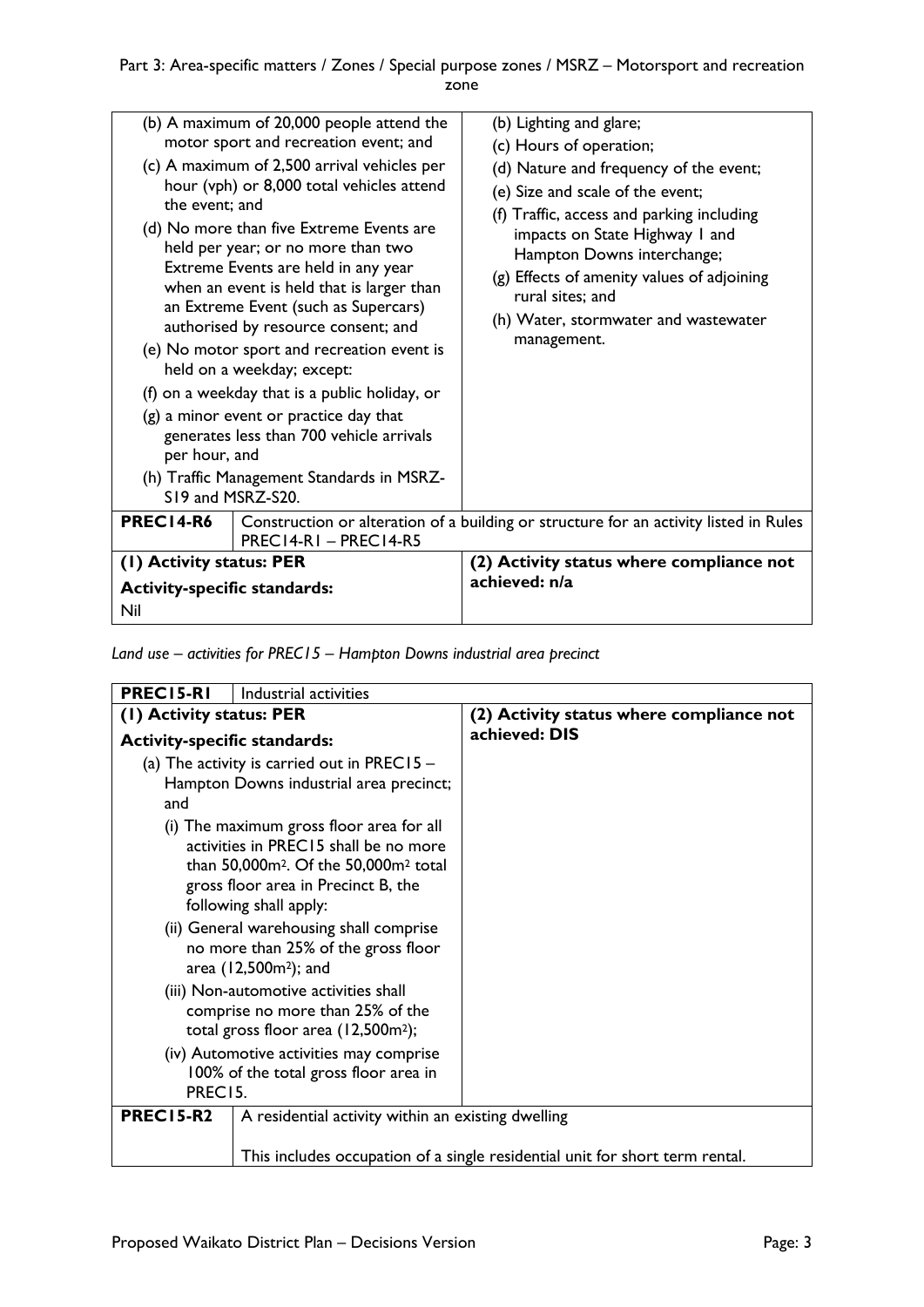| (1) Activity status: PER            |                                                                                                   | (2) Activity status where compliance not<br>achieved: n/a |
|-------------------------------------|---------------------------------------------------------------------------------------------------|-----------------------------------------------------------|
| <b>Activity-specific standards:</b> |                                                                                                   |                                                           |
|                                     | (a) The activity is carried out in PREC15 -<br>Hampton Downs industrial area precinct.            |                                                           |
| <b>PREC15-R3</b>                    | Construction or alteration of a building or structure for an activity listed in Rule<br>PREC15-R1 |                                                           |
| (1) Activity status: PER            |                                                                                                   | (2) Activity status where compliance not                  |
| <b>Activity-specific standards:</b> |                                                                                                   | achieved: n/a                                             |
| Nil                                 |                                                                                                   |                                                           |

*Land use – activities for PREC16 – Hampton Downs minor race track area precinct*

| PREC16-RI<br>Visitor accommodation          |                                                                                          |                                                                                      |
|---------------------------------------------|------------------------------------------------------------------------------------------|--------------------------------------------------------------------------------------|
| (1) Activity status: PER                    |                                                                                          | (2) Activity status where compliance not                                             |
| <b>Activity-specific standards:</b>         |                                                                                          | achieved: DIS                                                                        |
| (a) The activity is carried out in PREC16 - |                                                                                          |                                                                                      |
| Hampton Downs minor race track area         |                                                                                          |                                                                                      |
| precinct; and                               |                                                                                          |                                                                                      |
|                                             | (b) Visitor accommodation in PREC16 shall:                                               |                                                                                      |
|                                             | (i) Accommodate no more than 200<br>persons at any one time;                             |                                                                                      |
|                                             | (ii) Ensure that the duration of stay is for<br>a period not exceeding 10 days;          |                                                                                      |
| $(iii)$ $(iv)$                              | Prepare and provide to                                                                   |                                                                                      |
|                                             | Council, a plan of the motor camp                                                        |                                                                                      |
|                                             | site which includes location of any                                                      |                                                                                      |
|                                             | utility buildings, cabins or other<br>accommodation buildings and the                    |                                                                                      |
|                                             | location of any camping sites.                                                           |                                                                                      |
| <b>PREC16-R2</b>                            |                                                                                          | Construction or alteration of a building or structure for an activity listed in Rule |
|                                             | PREC16-R1                                                                                |                                                                                      |
| (1) Activity status: PER                    |                                                                                          | (2) Activity status where compliance not                                             |
| <b>Activity-specific standards:</b>         |                                                                                          | achieved: n/a                                                                        |
| Nil                                         |                                                                                          |                                                                                      |
| <b>PREC16-R3</b>                            | Motor sport and recreation events and associated facilities                              |                                                                                      |
| (I) Activity status: CON                    |                                                                                          | (2) Activity status where compliance not                                             |
| <b>Activity-specific standards:</b>         |                                                                                          | achieved: RDIS                                                                       |
|                                             | (a) The activity is carried out in PREC16 $-$                                            | Council's discretion is restricted to the                                            |
|                                             | Hampton Downs minor race track area                                                      | following matters:                                                                   |
| precinct;                                   |                                                                                          | (a) Noise levels and duration;                                                       |
| (b) A maximum of 20,000 people attend the   |                                                                                          | (b) Lighting and glare;                                                              |
| motor sport and recreation event; and       |                                                                                          | (c) Hours of operation;                                                              |
|                                             | (c) A maximum of 2,500 arrival vehicles per<br>hour (vph) or 8,000 total vehicles attend | (d) Nature and frequency of the event;                                               |
| the event; and                              |                                                                                          | (e) Size and scale of the event;                                                     |
|                                             | (d) No more than five Extreme Events are                                                 | (f) Traffic, access and parking including                                            |
|                                             | held per year; and or no more than two                                                   | impacts on State Highway I and<br>Hampton Downs interchange;                         |
|                                             | Extreme Events are held in any year                                                      | (g) Effects of amenity values of adjoining                                           |
|                                             | when an event is held that is larger than                                                | rural sites; and                                                                     |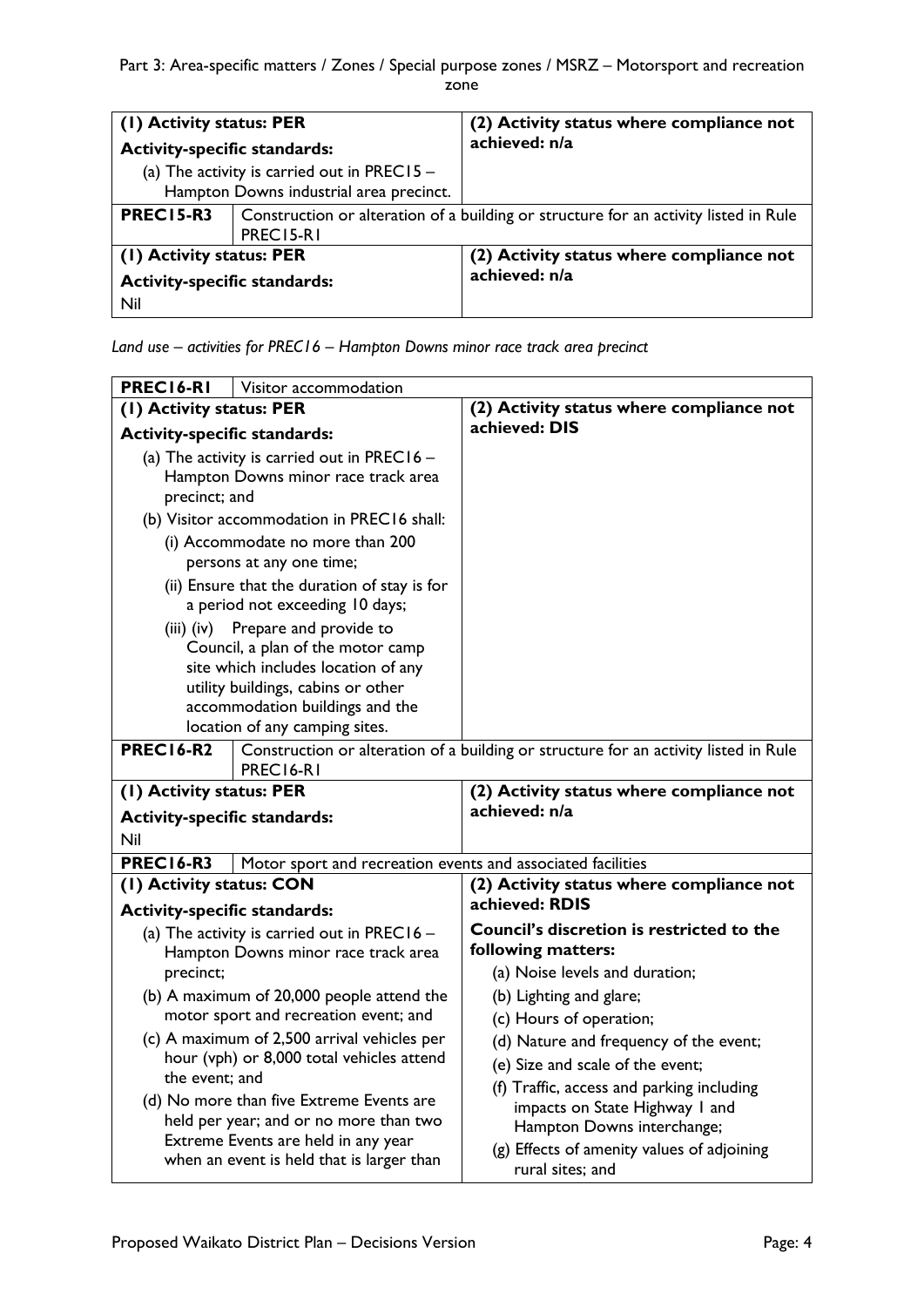|                                                                          | an Extreme Event (such as Supercars)<br>authorised by resource consent; and                                                                                                  | Water, stormwater and wastewater<br>management.                                      |
|--------------------------------------------------------------------------|------------------------------------------------------------------------------------------------------------------------------------------------------------------------------|--------------------------------------------------------------------------------------|
| (e) No motor sport and recreation event is<br>held on a weekday, except: |                                                                                                                                                                              |                                                                                      |
| or                                                                       | (i) On a weekday that is a public holiday,                                                                                                                                   |                                                                                      |
|                                                                          | (ii) A minor event or practice day that<br>generates less than 700 vehicle<br>arrivals per hour; and                                                                         |                                                                                      |
| S19 and MSRZ-S20.                                                        | (f) Traffic Management Standards in MSRZ-                                                                                                                                    |                                                                                      |
| following matters:                                                       | Council's control is reserved over the                                                                                                                                       |                                                                                      |
|                                                                          | (g) Noise levels and duration;                                                                                                                                               |                                                                                      |
| (h) Lighting and glare;                                                  |                                                                                                                                                                              |                                                                                      |
| (i) Hours of operation;                                                  |                                                                                                                                                                              |                                                                                      |
|                                                                          | (j) Nature and frequency of the event;                                                                                                                                       |                                                                                      |
|                                                                          | (k) Size and scale of the events; and                                                                                                                                        |                                                                                      |
|                                                                          | (I) Traffic, access and parking.                                                                                                                                             |                                                                                      |
| PREC16-R4                                                                |                                                                                                                                                                              | Construction or alteration of a building or structure for an activity listed in Rule |
|                                                                          | PREC <sub>16</sub> -R <sub>3</sub>                                                                                                                                           |                                                                                      |
|                                                                          |                                                                                                                                                                              |                                                                                      |
| (1) Activity status: CON                                                 |                                                                                                                                                                              | (2) Activity status where compliance not                                             |
| <b>Activity-specific standards:</b>                                      |                                                                                                                                                                              | achieved: n/a                                                                        |
| precinct;                                                                | (a) The activity is carried out in PREC16 $-$<br>Hampton Downs minor race track area                                                                                         |                                                                                      |
| following matters:                                                       | Council's control is reserved over the                                                                                                                                       |                                                                                      |
|                                                                          | (a) Effects on rural character and amenity<br>values of adjoining rural sites, due to the<br>location, bulk, scale and built form of the<br>building or structure;           |                                                                                      |
|                                                                          | (b) The extent to which the building or<br>structure has the potential to dominate<br>the landscape, and mitigation including<br>screening, materials, lighting and colours; |                                                                                      |
|                                                                          | (c) Traffic, access and parking;                                                                                                                                             |                                                                                      |
| distraction; and                                                         | (d) Effects on safety and efficiency of the<br>road network, including driver<br>(e) Bonds for landscaping, screening or                                                     |                                                                                      |

*Land use – activities for PREC17 – Hampton Downs residential apartments precinct*

| <b>PRECI7-RI</b> | A residential activity within the residential apartments existing as at 31 March<br>2020 |
|------------------|------------------------------------------------------------------------------------------|
|------------------|------------------------------------------------------------------------------------------|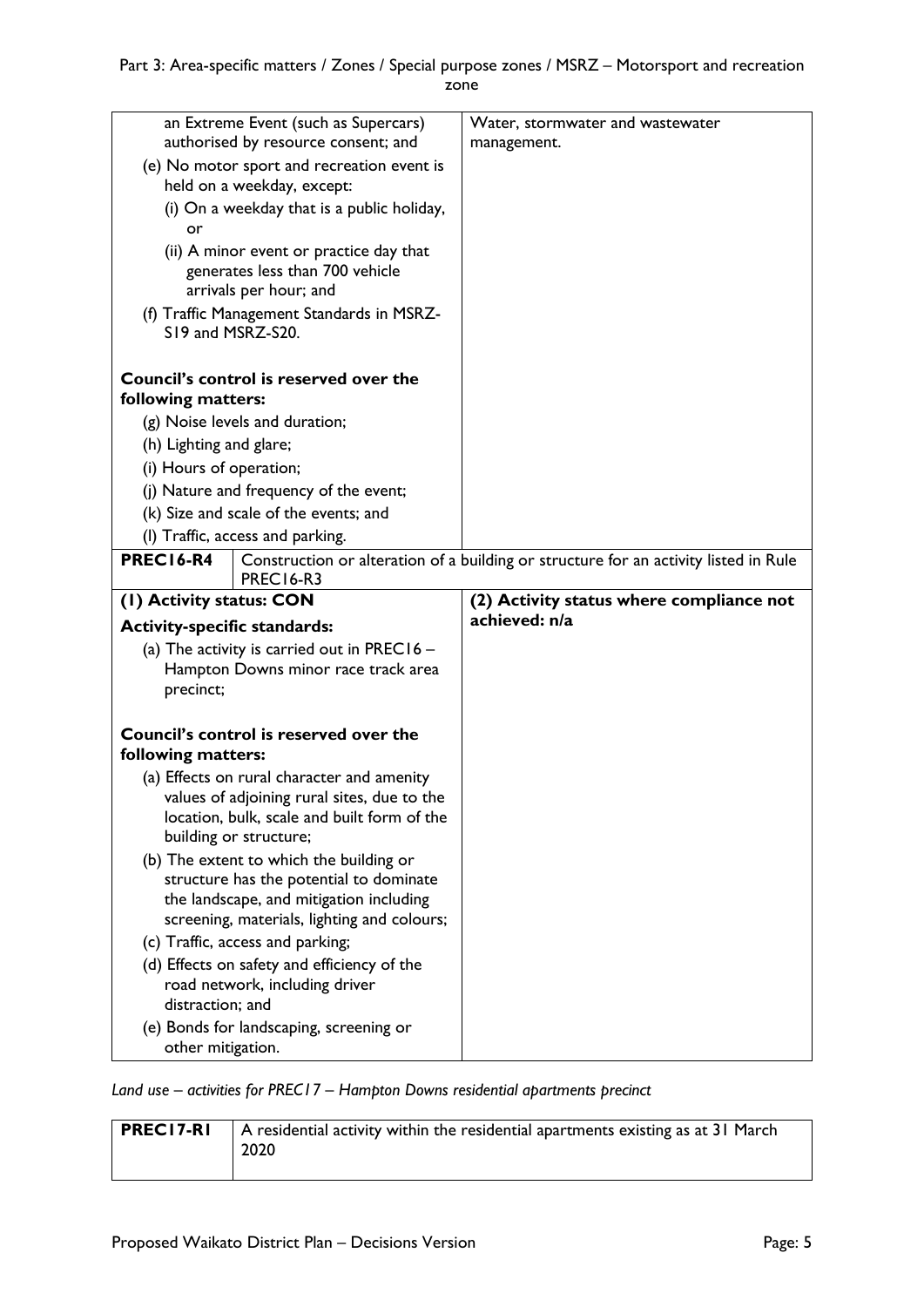Part 3: Area-specific matters / Zones / Special purpose zones / MSRZ - Motorsport and recreation zone

| This includes occupation of a single residential unit for short term rental. |                                                                                      |                                                           |
|------------------------------------------------------------------------------|--------------------------------------------------------------------------------------|-----------------------------------------------------------|
| (1) Activity status: PER                                                     |                                                                                      | (2) Activity status where compliance not<br>achieved: n/a |
| <b>Activity-specific standards:</b>                                          |                                                                                      |                                                           |
| (a) The activity is carried out in PREC17 $-$                                |                                                                                      |                                                           |
| Hampton Downs residential apartments                                         |                                                                                      |                                                           |
| precinct.                                                                    |                                                                                      |                                                           |
| <b>PREC17-R2</b>                                                             | Construction or alteration of a building or structure for an activity listed in Rule |                                                           |
| PREC17-R1                                                                    |                                                                                      |                                                           |
| (1) Activity status: PER                                                     |                                                                                      | (2) Activity status where compliance not                  |
| <b>Activity-specific standards:</b>                                          |                                                                                      | achieved: n/a                                             |
| Nil                                                                          |                                                                                      |                                                           |

*Land use – activities for PREC18 – Hampton Downs industrial units precinct*

| <b>PRECIS-RI</b>                              | An industrial activity within the industrial units existing as at 31 March 2020      |                                          |
|-----------------------------------------------|--------------------------------------------------------------------------------------|------------------------------------------|
| (I) Activity status: PER                      |                                                                                      | (2) Activity status where compliance not |
| <b>Activity-specific standards:</b>           |                                                                                      | achieved: n/a                            |
| (a) The activity is carried out in PREC18 $-$ |                                                                                      |                                          |
| Hampton Downs industrial units                |                                                                                      |                                          |
| precinct.                                     |                                                                                      |                                          |
| <b>PREC18-R2</b>                              | Construction or alteration of a building or structure for an activity listed in Rule |                                          |
|                                               | PREC18-R1                                                                            |                                          |
| (1) Activity status: PER                      |                                                                                      | (2) Activity status where compliance not |
| <b>Activity-specific standards:</b>           |                                                                                      | achieved: n/a                            |
| Nil                                           |                                                                                      |                                          |

*Land use – activities*

| <b>MSRZ-RI</b>                                                                                                                                                                                                        | Construction or alteration of a building for a sensitive land use                                                                                                                                                                                                                                                                  |                                                                                                                                                                                                                                                                                                                                                                     |
|-----------------------------------------------------------------------------------------------------------------------------------------------------------------------------------------------------------------------|------------------------------------------------------------------------------------------------------------------------------------------------------------------------------------------------------------------------------------------------------------------------------------------------------------------------------------|---------------------------------------------------------------------------------------------------------------------------------------------------------------------------------------------------------------------------------------------------------------------------------------------------------------------------------------------------------------------|
| (1) Activity status: PER                                                                                                                                                                                              |                                                                                                                                                                                                                                                                                                                                    | (2) Activity status where compliance not<br>achieved: RDIS                                                                                                                                                                                                                                                                                                          |
| <b>Activity-specific standards:</b><br>standards:<br>II0kV; or                                                                                                                                                        | (a) The construction or alteration of a<br>building for a sensitive land use that<br>complies with all of the following<br>(i) It is set back a minimum of 10m from<br>the centre of line of any electrical<br>distribution or transmission lines, not<br>associated with the National Grid,<br>that operate at a voltage of up to | <b>Council's discretion is restricted to the</b><br>following matters:<br>(a) Effects on the amenity values of the site;<br>(b) The risk of electrical hazards affecting<br>the safety of people;<br>(c) The risk of damage to property; and<br>(d) Effects on the operation, maintenance<br>and upgrading of the electrical<br>distribution or transmission lines. |
| (ii) It is set back a minimum of 12m from<br>the centre of line of any electrical<br>distribution or transmission lines, not<br>associated with the National Grid,<br>that operate at a voltage of I IOkV or<br>more. |                                                                                                                                                                                                                                                                                                                                    |                                                                                                                                                                                                                                                                                                                                                                     |
| <b>MSRZ-R2</b>                                                                                                                                                                                                        |                                                                                                                                                                                                                                                                                                                                    | Any activity not listed in PREC14, PREC15, PREC16, PREC17 or PREC18                                                                                                                                                                                                                                                                                                 |
| (1) Activity status: DIS                                                                                                                                                                                              |                                                                                                                                                                                                                                                                                                                                    |                                                                                                                                                                                                                                                                                                                                                                     |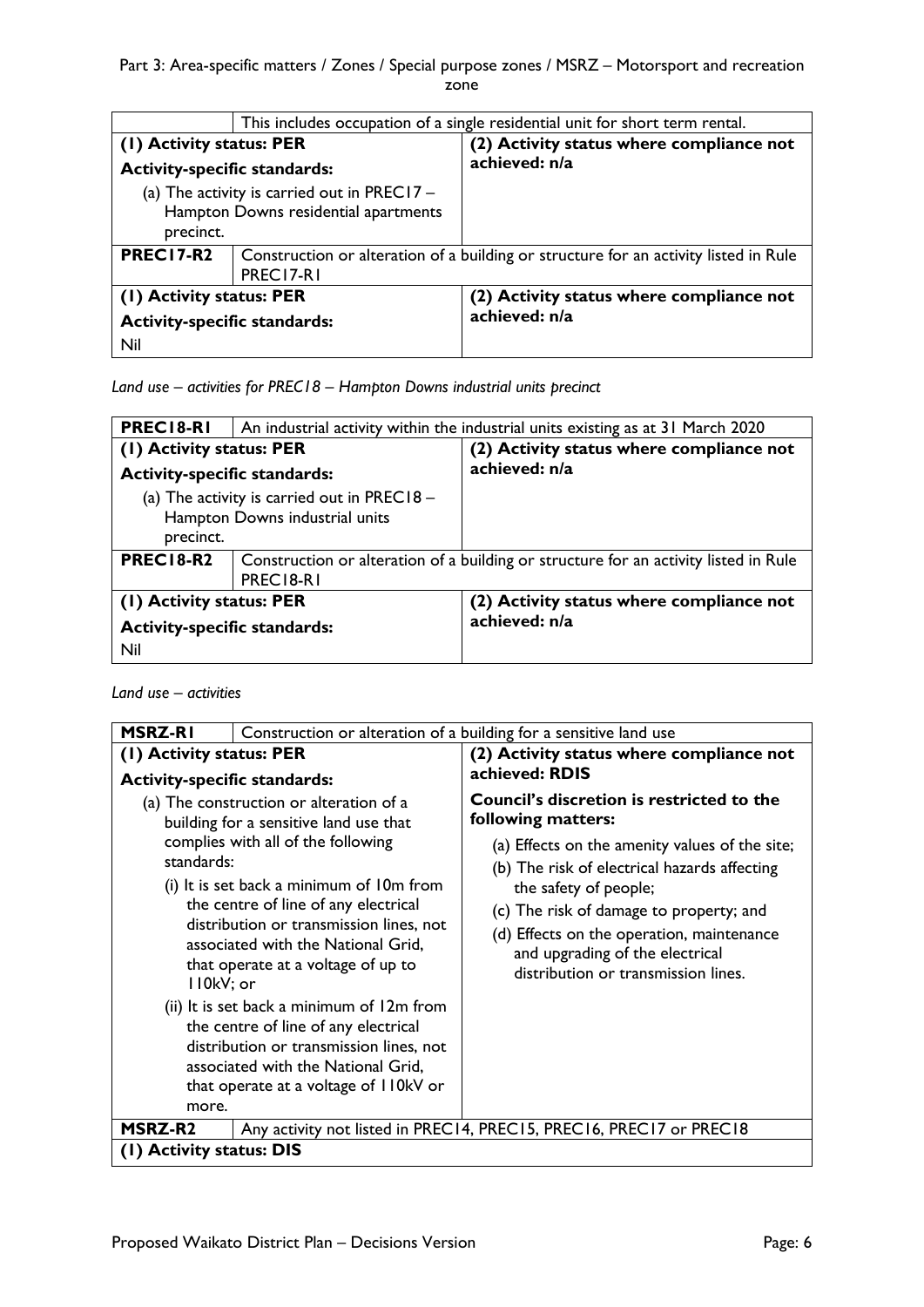*Land use – effects*

| <b>MSRZ-SI</b>                                                                                                                                                                                                                                                                                                                                                                                                                                                                                                                                                                                                                          | Landscaping and screening                                                                                                                                                            |                                                                                                                                                                                                                                                                                                            |
|-----------------------------------------------------------------------------------------------------------------------------------------------------------------------------------------------------------------------------------------------------------------------------------------------------------------------------------------------------------------------------------------------------------------------------------------------------------------------------------------------------------------------------------------------------------------------------------------------------------------------------------------|--------------------------------------------------------------------------------------------------------------------------------------------------------------------------------------|------------------------------------------------------------------------------------------------------------------------------------------------------------------------------------------------------------------------------------------------------------------------------------------------------------|
| (I) Activity status: PER                                                                                                                                                                                                                                                                                                                                                                                                                                                                                                                                                                                                                |                                                                                                                                                                                      | (2) Activity status where compliance not                                                                                                                                                                                                                                                                   |
| <b>Where:</b>                                                                                                                                                                                                                                                                                                                                                                                                                                                                                                                                                                                                                           |                                                                                                                                                                                      | achieved: RDIS                                                                                                                                                                                                                                                                                             |
| (a) Any new building or land use activity<br>within PREC14, PREC15 or PREC16 shall                                                                                                                                                                                                                                                                                                                                                                                                                                                                                                                                                      |                                                                                                                                                                                      | <b>Council's discretion is restricted to the</b><br>following matters:                                                                                                                                                                                                                                     |
| be screened from the view of road users<br>on State Highway I and local roads, and<br>adjoining sites by landscaping that is<br>undertaken within accordance with:<br>(i) A landscaping plan certified by Council<br>that details the type, location and<br>density of evergreen species that<br>achieves the required screening.<br>(ii) A landscaping maintenance regime<br>certified by Council, including details<br>of any necessary replacement of<br>landscaping as a result of failure.<br>Advice note: A Landscape Mitigation Plan exists<br>as part of the 2006 resource consent (WDC<br>Ref LUC0005/06) that may satisfy the |                                                                                                                                                                                      | (a) The extent to which adverse visual<br>impact on the adjoining rural sites can be<br>mitigated;<br>(b) The extent to which adverse traffic<br>safety impacts of drivers along SHI and<br>Hampton Downs Road can be mitigated.                                                                           |
| requirements of this rule.<br><b>MSRZ-S2</b>                                                                                                                                                                                                                                                                                                                                                                                                                                                                                                                                                                                            | Landscaping and screening                                                                                                                                                            |                                                                                                                                                                                                                                                                                                            |
| (I) Activity status: PER<br><b>Where:</b>                                                                                                                                                                                                                                                                                                                                                                                                                                                                                                                                                                                               |                                                                                                                                                                                      | (2) Activity status where compliance not<br>achieved: RDIS                                                                                                                                                                                                                                                 |
| zone.                                                                                                                                                                                                                                                                                                                                                                                                                                                                                                                                                                                                                                   | (a) Within PREC15 - Hampton Downs<br>industrial area precinct all outdoor<br>storage areas must be screened from<br>view from any public road, or adjoining                          | <b>Council's discretion is restricted to the</b><br>following matters:<br>(a) The extent to which adverse visual<br>impact on the adjoining rural sites can be<br>mitigated;<br>(b) The extent to which adverse traffic<br>safety impacts of drivers along SHI and<br>Hampton Downs Road can be mitigated. |
| MSRZ-S3                                                                                                                                                                                                                                                                                                                                                                                                                                                                                                                                                                                                                                 | Car parking, access and roading – all precincts                                                                                                                                      |                                                                                                                                                                                                                                                                                                            |
| (I) Activity status: PER<br><b>Where:</b>                                                                                                                                                                                                                                                                                                                                                                                                                                                                                                                                                                                               |                                                                                                                                                                                      | (2) Activity status where compliance not<br>achieved: DIS                                                                                                                                                                                                                                                  |
|                                                                                                                                                                                                                                                                                                                                                                                                                                                                                                                                                                                                                                         | (a) Prior to the commencement of the<br>following activities, carparking shall be<br>provided that meets the following:                                                              |                                                                                                                                                                                                                                                                                                            |
|                                                                                                                                                                                                                                                                                                                                                                                                                                                                                                                                                                                                                                         | (i) Prior to the commencement of any<br>Medium Event there shall be 4052 car<br>parks available in accordance with<br>APP12 - Hampton Downs<br>motorsport and recreation;            |                                                                                                                                                                                                                                                                                                            |
|                                                                                                                                                                                                                                                                                                                                                                                                                                                                                                                                                                                                                                         | (ii) Prior to the commencement of any<br>Major or Extreme Event there shall be<br>8492 car parks available in accordance<br>with APP12 - Hampton Downs<br>motorsport and recreation. |                                                                                                                                                                                                                                                                                                            |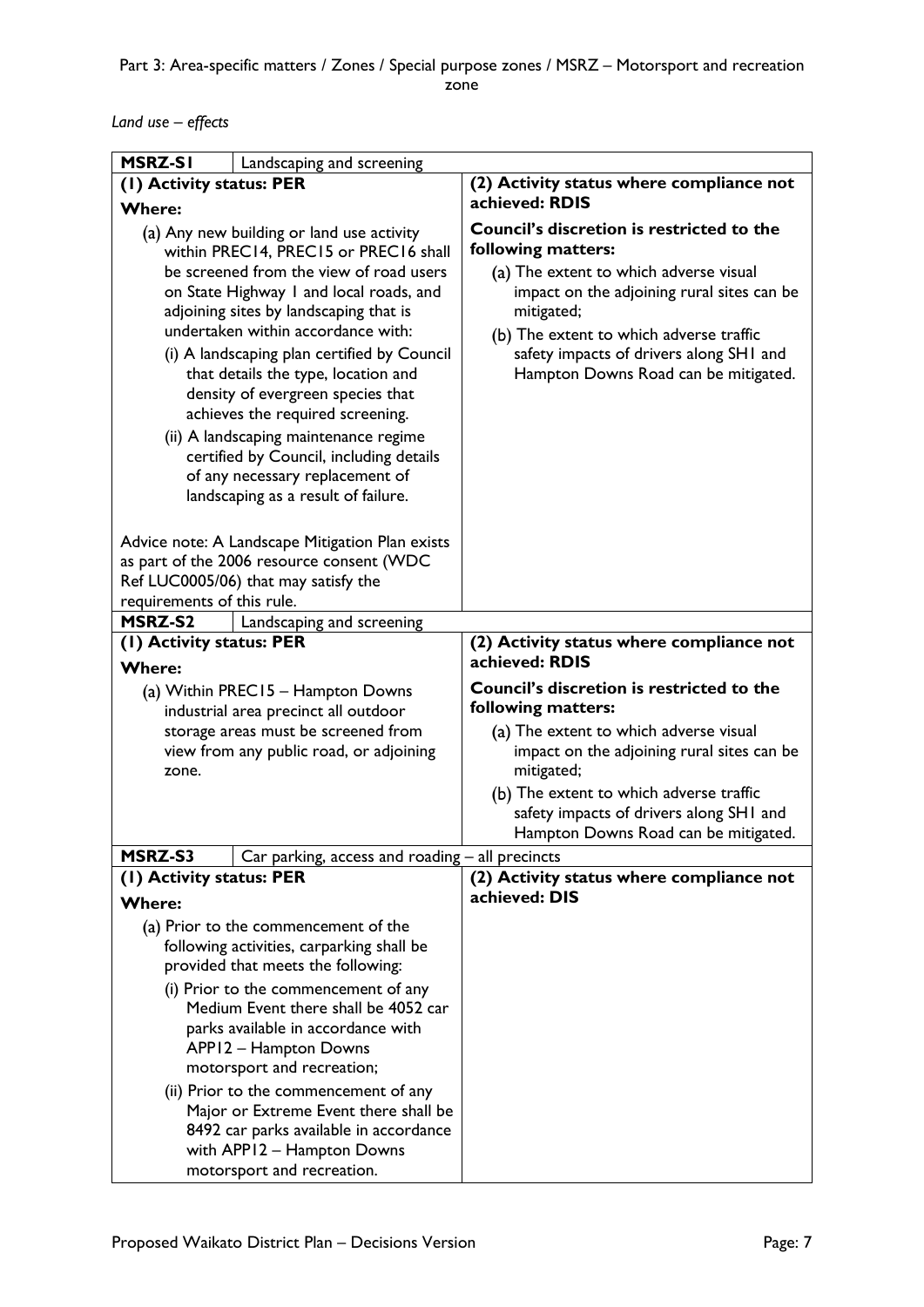| MSRZ-S4<br>Car parking, access and roading - all precincts |                                                                                |                                          |
|------------------------------------------------------------|--------------------------------------------------------------------------------|------------------------------------------|
| (1) Activity status: PER                                   |                                                                                | (2) Activity status where compliance not |
| <b>Where:</b>                                              |                                                                                | achieved: DIS                            |
| (a) All car parking required in MSRZ-S3(1)                 |                                                                                |                                          |
| shall be constructed on a hard-standing                    |                                                                                |                                          |
| all-weather surface.                                       |                                                                                |                                          |
| <b>MSRZ-S5</b>                                             | Car parking, access and roading - all precincts                                |                                          |
| (1) Activity status: PER                                   |                                                                                | (2) Activity status where compliance not |
| <b>Where:</b>                                              |                                                                                | achieved: DIS                            |
|                                                            | (a) Car parking areas C and D as identified                                    |                                          |
|                                                            | in APP12 - Hampton Downs motorsport                                            |                                          |
|                                                            | and recreation shall be accessed by an                                         |                                          |
|                                                            | internal service road designed and                                             |                                          |
|                                                            | constructed in accordance with Waikato                                         |                                          |
|                                                            | District Council's Engineering Code of                                         |                                          |
|                                                            | Practice and associated supplements, and<br>shall include the following design |                                          |
| parameters:                                                |                                                                                |                                          |
|                                                            | (i) Minimum sealed carriageway width -                                         |                                          |
| 10.5m;                                                     |                                                                                |                                          |
| (ii) Minimum lane width: 3.5m;                             |                                                                                |                                          |
|                                                            | (iii) Mountable kerb and channel on each                                       |                                          |
|                                                            | side of the carriageway;                                                       |                                          |
|                                                            | (iv) Vehicle parking 3.0m wide within the<br>carriageway (one side minimum);   |                                          |
| (v) Include a footpath on one side from                    |                                                                                |                                          |
|                                                            | the access to the northern event car                                           |                                          |
|                                                            | park from Hampton Downs Road;                                                  |                                          |
| marking;                                                   | (vi) Appropriate signage and road                                              |                                          |
|                                                            | (vii) Maximum edge of seal radius of 15m                                       |                                          |
|                                                            | at intersections and accesses; and                                             |                                          |
|                                                            | (viii) The intersection of Hampton                                             |                                          |
|                                                            | Downs Road and the service road                                                |                                          |
|                                                            | shall be generally located halfway                                             |                                          |
| between the western intersection of                        |                                                                                |                                          |
|                                                            | Hampton Downs Road with Old                                                    |                                          |
| Hampton Downs Road and the                                 |                                                                                |                                          |
| accessway to the Springhill<br><b>Corrections Facility</b> |                                                                                |                                          |
| MSRZ-S6                                                    | Car parking, access and roading - all precincts                                |                                          |
| (1) Activity status: PER                                   |                                                                                | (2) Activity status where compliance not |
| <b>Where:</b>                                              |                                                                                | achieved: DIS                            |
| (a) Prior to any development within PREC15                 |                                                                                |                                          |
| - Hampton Downs industrial area                            |                                                                                |                                          |
| precinct or any Medium Event, a right                      |                                                                                |                                          |
| turn bay and a sealed vehicle entrance at                  |                                                                                |                                          |
| the intersection of Hampton Downs                          |                                                                                |                                          |
| Road and the Service Road shall be                         |                                                                                |                                          |
| constructed and designed in accordance                     |                                                                                |                                          |
| with the provisions of the $EIT - Energy$ ,                |                                                                                |                                          |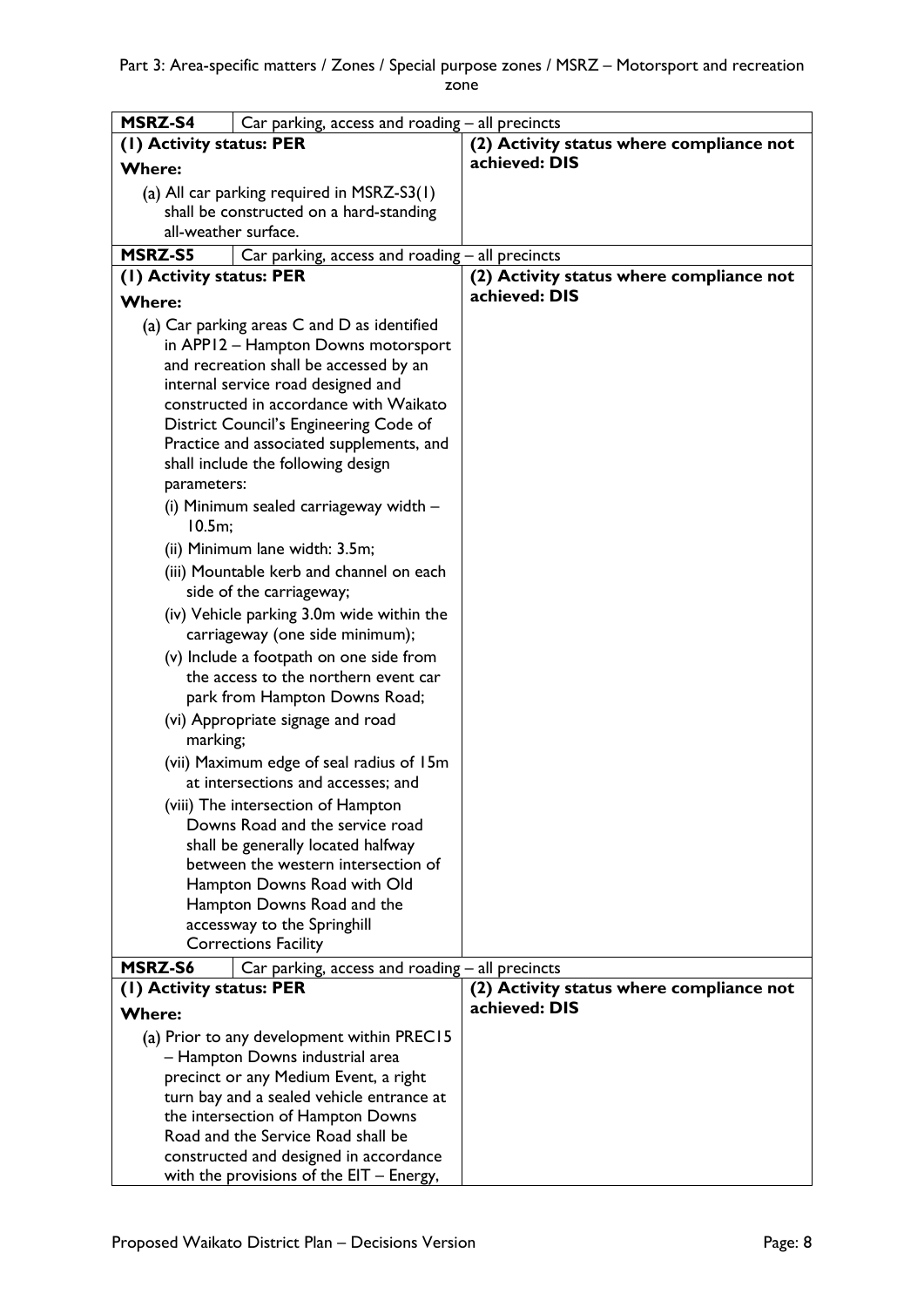| infrastructure and transport section and                                                 |                                                                                  |                                                           |
|------------------------------------------------------------------------------------------|----------------------------------------------------------------------------------|-----------------------------------------------------------|
| include any signage, flag lighting and road                                              |                                                                                  |                                                           |
| marking to the satisfaction of the                                                       |                                                                                  |                                                           |
| Planning Manager.                                                                        |                                                                                  |                                                           |
| MSRZ-S7                                                                                  | Car parking, access and roading - all precincts                                  |                                                           |
| (1) Activity status: PER                                                                 |                                                                                  | (2) Activity status where compliance not                  |
| <b>Where:</b>                                                                            |                                                                                  | achieved: DIS                                             |
| (a) Prior to an Extreme Event, Hampton                                                   |                                                                                  |                                                           |
|                                                                                          | Downs Road shall be widened to 12m                                               |                                                           |
| from the westernmost Motorsport                                                          |                                                                                  |                                                           |
| Circuit vehicle entrance to the                                                          |                                                                                  |                                                           |
|                                                                                          | intersection of PREC15 - Hampton                                                 |                                                           |
|                                                                                          | Downs industrial area precinct. Works                                            |                                                           |
|                                                                                          | shall be in accordance with the following                                        |                                                           |
| design parameters:                                                                       |                                                                                  |                                                           |
|                                                                                          | (i) A minimum sealed carriageway width                                           |                                                           |
| of $12m$                                                                                 |                                                                                  |                                                           |
|                                                                                          | (ii) Road marking to include:                                                    |                                                           |
| (1) Two traffic lanes of 3.5m width                                                      |                                                                                  |                                                           |
| (2) Shoulders of Im width each                                                           |                                                                                  |                                                           |
| (3) A 3m wide painted median.                                                            |                                                                                  |                                                           |
|                                                                                          |                                                                                  |                                                           |
| (b) Work shall be in accordance with the<br>provisions of the EIT - Energy,              |                                                                                  |                                                           |
|                                                                                          | infrastructure and transport section and                                         |                                                           |
|                                                                                          | include any signage, flag lighting and road                                      |                                                           |
| marking to the satisfaction of the                                                       |                                                                                  |                                                           |
| Planning Manager.                                                                        |                                                                                  |                                                           |
| MSRZ-S8                                                                                  | Car parking, access and roading - all precincts                                  |                                                           |
| (I) Activity status: PER                                                                 |                                                                                  | (2) Activity status where compliance not                  |
| <b>Where:</b>                                                                            |                                                                                  | achieved: DIS                                             |
|                                                                                          |                                                                                  |                                                           |
|                                                                                          | (a) Prior to the commencement of any<br>activity in PREC16 - Hampton Downs       |                                                           |
|                                                                                          | minor race track area precinct, a sealed                                         |                                                           |
|                                                                                          | vehicle entrance off Hampton Downs                                               |                                                           |
|                                                                                          |                                                                                  |                                                           |
| Road shall be constructed in accordance                                                  |                                                                                  |                                                           |
| with the provisions of the $EIT - Energy$ ,<br>infrastructure and transport section; and |                                                                                  |                                                           |
|                                                                                          |                                                                                  |                                                           |
| (b) The sealed vehicle entrance shall be wide<br>enough to accommodate two lanes of      |                                                                                  |                                                           |
| traffic travelling in either the same or                                                 |                                                                                  |                                                           |
| different directions and include flag                                                    |                                                                                  |                                                           |
| lighting.                                                                                |                                                                                  |                                                           |
|                                                                                          |                                                                                  |                                                           |
| MSRZ-S9                                                                                  |                                                                                  |                                                           |
|                                                                                          | Car parking, access and roading – all precincts                                  |                                                           |
| (1) Activity status: PER                                                                 |                                                                                  | (2) Activity status where compliance not<br>achieved: DIS |
| <b>Where:</b>                                                                            |                                                                                  |                                                           |
|                                                                                          | (a) Parking and manoeuvring for all activities                                   |                                                           |
|                                                                                          | other than Racing Events shall be                                                |                                                           |
|                                                                                          | provided and formed in accordance with<br>the provisions of the $EIT - Energy$ , |                                                           |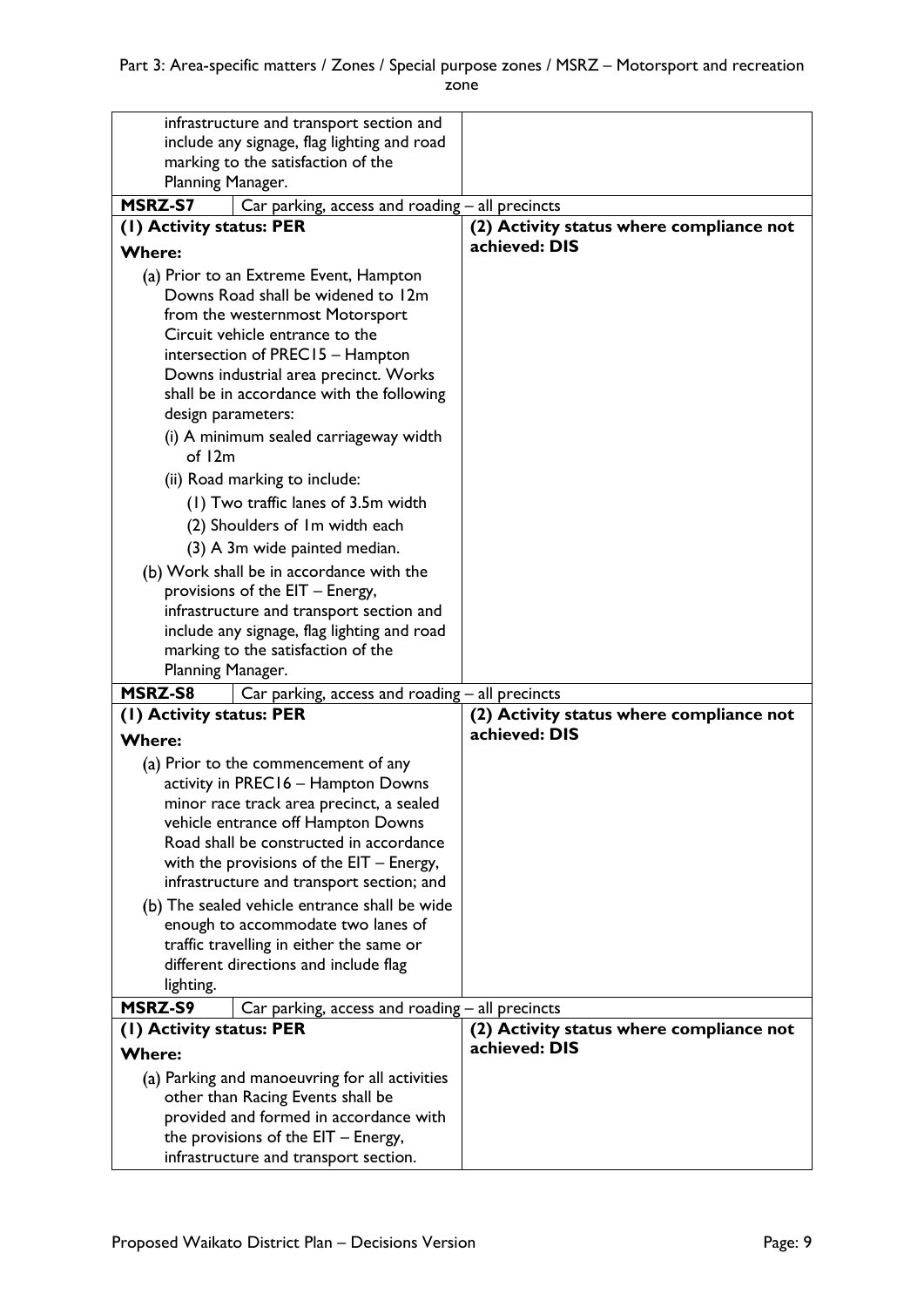*Land use – building*

| MSRZ-SI0<br>Height - all precincts                                                                                                                                                                                                                                                                                                                              |                                                                                                                                                                                                   |
|-----------------------------------------------------------------------------------------------------------------------------------------------------------------------------------------------------------------------------------------------------------------------------------------------------------------------------------------------------------------|---------------------------------------------------------------------------------------------------------------------------------------------------------------------------------------------------|
| (1) Activity status: PER                                                                                                                                                                                                                                                                                                                                        | (2) Activity status where compliance not                                                                                                                                                          |
| <b>Where:</b>                                                                                                                                                                                                                                                                                                                                                   | achieved: RDIS                                                                                                                                                                                    |
| (a) A building or structure in PREC14 $-$<br>Hampton Downs operational motorsport<br>area precinct identified on the planning                                                                                                                                                                                                                                   | Council's discretion is restricted to the<br>following matters:<br>(a) Building height;                                                                                                           |
| maps shall not exceed the following                                                                                                                                                                                                                                                                                                                             | (b) Design and location of the building;                                                                                                                                                          |
| height measured from the natural ground                                                                                                                                                                                                                                                                                                                         | (c) Privacy on adjoining sites; and                                                                                                                                                               |
| level immediately below that part of the                                                                                                                                                                                                                                                                                                                        |                                                                                                                                                                                                   |
| structure:                                                                                                                                                                                                                                                                                                                                                      | (d) Visual amenity.                                                                                                                                                                               |
| (i) 15m over 90% of the precinct; and                                                                                                                                                                                                                                                                                                                           |                                                                                                                                                                                                   |
| (ii) 17m over 10% of the precinct.                                                                                                                                                                                                                                                                                                                              |                                                                                                                                                                                                   |
| MSRZ-SII<br>Height - all precincts                                                                                                                                                                                                                                                                                                                              |                                                                                                                                                                                                   |
| (I) Activity status: PER                                                                                                                                                                                                                                                                                                                                        | (2) Activity status where compliance not                                                                                                                                                          |
| <b>Where:</b>                                                                                                                                                                                                                                                                                                                                                   | achieved: RDIS                                                                                                                                                                                    |
| (a) A building or structure shall not exceed<br>10m in height measured from the natural<br>ground level immediately below that part<br>of the structure in:<br>(i) PREC15 - Hampton Downs industrial<br>area precinct;<br>(ii) PREC16 - Hampton Downs minor<br>race track area precinct;<br>(iii) PREC17 - Hampton Downs<br>residential apartments precinct; or | Council's discretion is restricted to the<br>following matters:<br>(a) Building height;<br>(b) Design and location of the building;<br>(c) Privacy on adjoining sites; and<br>(d) Visual amenity. |
| (iv) PREC18 - Hampton Downs                                                                                                                                                                                                                                                                                                                                     |                                                                                                                                                                                                   |
| industrial units precinct.                                                                                                                                                                                                                                                                                                                                      |                                                                                                                                                                                                   |
| MSRZ-SI2<br>Height in relation to boundary $-$ all precincts                                                                                                                                                                                                                                                                                                    |                                                                                                                                                                                                   |
| (1) Activity status: PER                                                                                                                                                                                                                                                                                                                                        | (2) Activity status where compliance not                                                                                                                                                          |
| <b>Where:</b>                                                                                                                                                                                                                                                                                                                                                   | achieved: RDIS                                                                                                                                                                                    |
| (a) A building or structure in all precincts                                                                                                                                                                                                                                                                                                                    | <b>Council's discretion is restricted to the</b><br>following matters:                                                                                                                            |
| identified on the planning maps must not<br>protrude through a height control plane                                                                                                                                                                                                                                                                             | (a) Building height;                                                                                                                                                                              |
| rising at an angle of 45 degrees                                                                                                                                                                                                                                                                                                                                | (b) Design and location of the building;                                                                                                                                                          |
| commencing at an elevation of 2.5m                                                                                                                                                                                                                                                                                                                              | (c) Admission of daylight and sunlight on any                                                                                                                                                     |
| above ground level at every point along<br>the MSRZ - Motorsport and recreation                                                                                                                                                                                                                                                                                 | other sites:                                                                                                                                                                                      |
| zone boundary.                                                                                                                                                                                                                                                                                                                                                  | (d) Privacy on adjoining zone sites; and                                                                                                                                                          |
|                                                                                                                                                                                                                                                                                                                                                                 | (e) Amenity values.                                                                                                                                                                               |
| MSRZ-SI3<br><b>Building coverage</b>                                                                                                                                                                                                                                                                                                                            |                                                                                                                                                                                                   |
| (1) Activity status: PER                                                                                                                                                                                                                                                                                                                                        | (2) Activity status where compliance not                                                                                                                                                          |
| <b>Where:</b>                                                                                                                                                                                                                                                                                                                                                   | achieved: RDIS                                                                                                                                                                                    |
| (a) Any buildings or structures in PREC14 -<br>Hampton Downs operational motorsport                                                                                                                                                                                                                                                                             | Council's discretion is restricted to the<br>following matters:                                                                                                                                   |
| area precinct identified on the planning<br>maps shall not exceed 45% building                                                                                                                                                                                                                                                                                  | (a) Design and location of the building;                                                                                                                                                          |
| coverage of the precinct.                                                                                                                                                                                                                                                                                                                                       | (b) Admission of daylight and sunlight on any<br>other sites;                                                                                                                                     |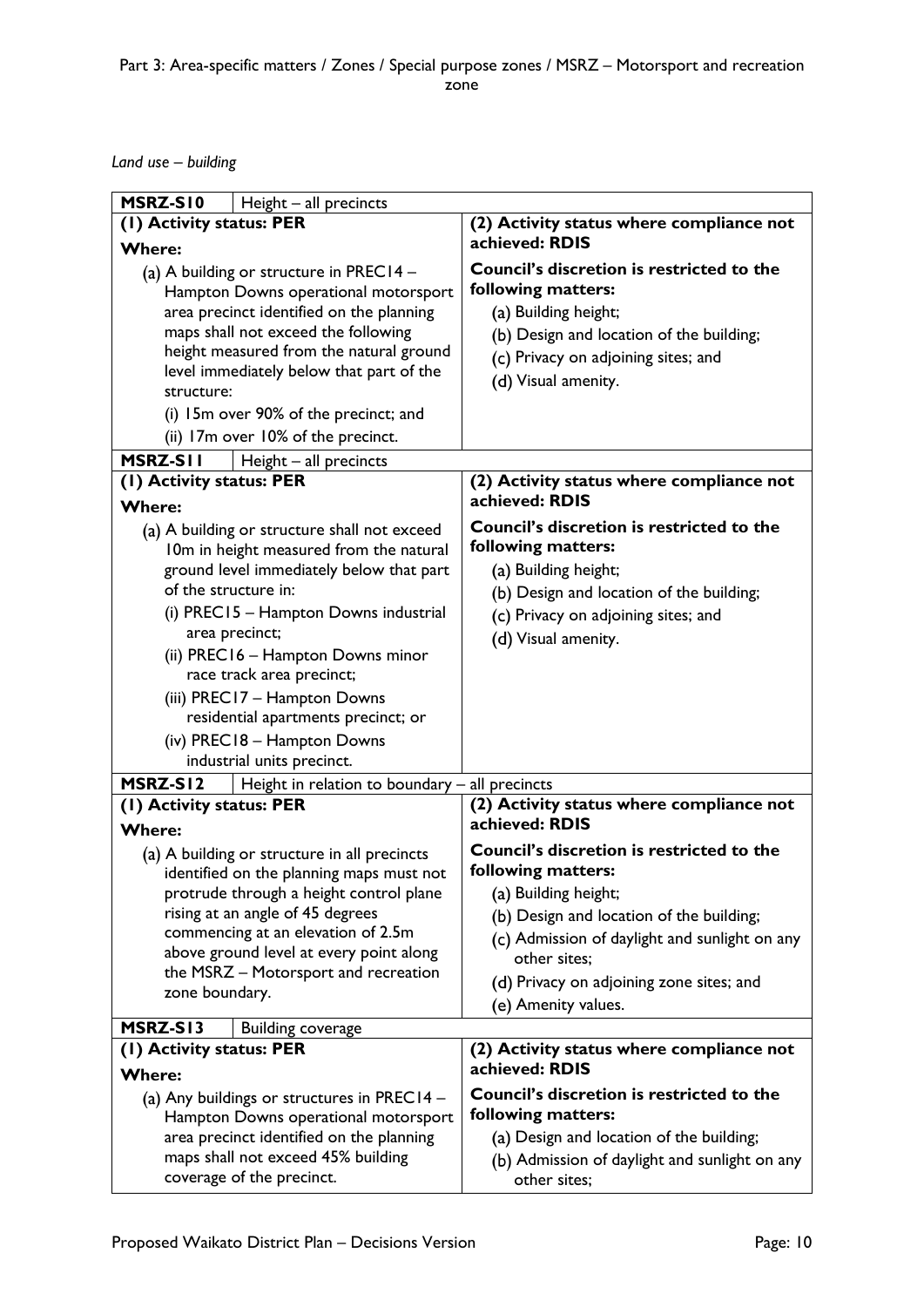|                                                                      | (c) Privacy on adjoining sites; and                        |  |
|----------------------------------------------------------------------|------------------------------------------------------------|--|
|                                                                      | (d) Amenity values.                                        |  |
| MSRZ-S14<br><b>Building coverage</b>                                 |                                                            |  |
| (1) Activity status: PER                                             | (2) Activity status where compliance not                   |  |
| <b>Where:</b>                                                        | achieved: RDIS                                             |  |
| (a) A building or structures in PREC15 $-$                           | <b>Council's discretion is restricted to the</b>           |  |
| Hampton Downs industrial area precinct                               | following matters:                                         |  |
| identified on the planning maps shall not                            | (a) Design and location of the building;                   |  |
| exceed 45% building coverage of the                                  | (b) Admission of daylight and sunlight on any              |  |
| precinct.                                                            | other sites:                                               |  |
|                                                                      | (c) Privacy on adjoining sites; and                        |  |
|                                                                      | (d) Amenity values.                                        |  |
| MSRZ-S15<br><b>Building coverage</b>                                 |                                                            |  |
| (1) Activity status: PER                                             | (2) Activity status where compliance not                   |  |
| <b>Where:</b>                                                        | achieved: RDIS                                             |  |
| (a) A building or structure in PREC16 -                              | <b>Council's discretion is restricted to the</b>           |  |
| Hampton Downs minor race track area                                  | following matters:                                         |  |
| precinct identified on the planning maps                             | (a) Design and location of the building;                   |  |
| shall not exceed 45% building coverage of                            | (b) Admission of daylight and sunlight on any              |  |
| the precinct.                                                        | other sites:                                               |  |
|                                                                      | (c) Privacy on adjoining sites; and                        |  |
|                                                                      | (d) Amenity values.                                        |  |
| MSRZ-S16<br><b>Building coverage</b>                                 |                                                            |  |
| (1) Activity status: PER<br><b>Where:</b>                            | (2) Activity status where compliance not<br>achieved: RDIS |  |
| (a) A building or structure in PREC17 -                              | <b>Council's discretion is restricted to the</b>           |  |
| Hampton Downs residential apartments                                 | following matters:                                         |  |
| precinct identified on the planning maps                             | (a) Design and location of the building;                   |  |
| shall not exceed 45% building coverage of                            | (b) Admission of daylight and sunlight on any              |  |
| the precinct.                                                        | other sites:                                               |  |
|                                                                      | (c) Privacy on adjoining sites; and                        |  |
|                                                                      | (d) Amenity values.                                        |  |
| MSRZ-SI7<br><b>Building coverage</b>                                 |                                                            |  |
| (I) Activity status: PER                                             | (2) Activity status where compliance not                   |  |
| <b>Where:</b>                                                        | achieved: RDIS                                             |  |
| (a) A building or structure in PREC18 -                              | <b>Council's discretion is restricted to the</b>           |  |
| Hampton Downs industrial units precinct                              | following matters:                                         |  |
| identified on the planning maps shall not                            | (a) Design and location of the building;                   |  |
| exceed 45% building coverage of the                                  | (b) Admission of daylight and sunlight on any              |  |
| precinct.                                                            | other sites:                                               |  |
|                                                                      | (c) Privacy on adjoining sites; and                        |  |
|                                                                      | (d) Amenity values.                                        |  |
| MSRZ-SI8<br>Building setbacks - all precincts                        |                                                            |  |
| (I) Activity status: PER<br>(2) Activity status where compliance not |                                                            |  |
| <b>Where:</b>                                                        | achieved: RDIS                                             |  |
| (a) A building or structure in all precincts                         | <b>Council's discretion is restricted to the</b>           |  |
| identified on the planning maps must be                              | following matters:                                         |  |
| set back at least:                                                   | (a) Design and location of the building;                   |  |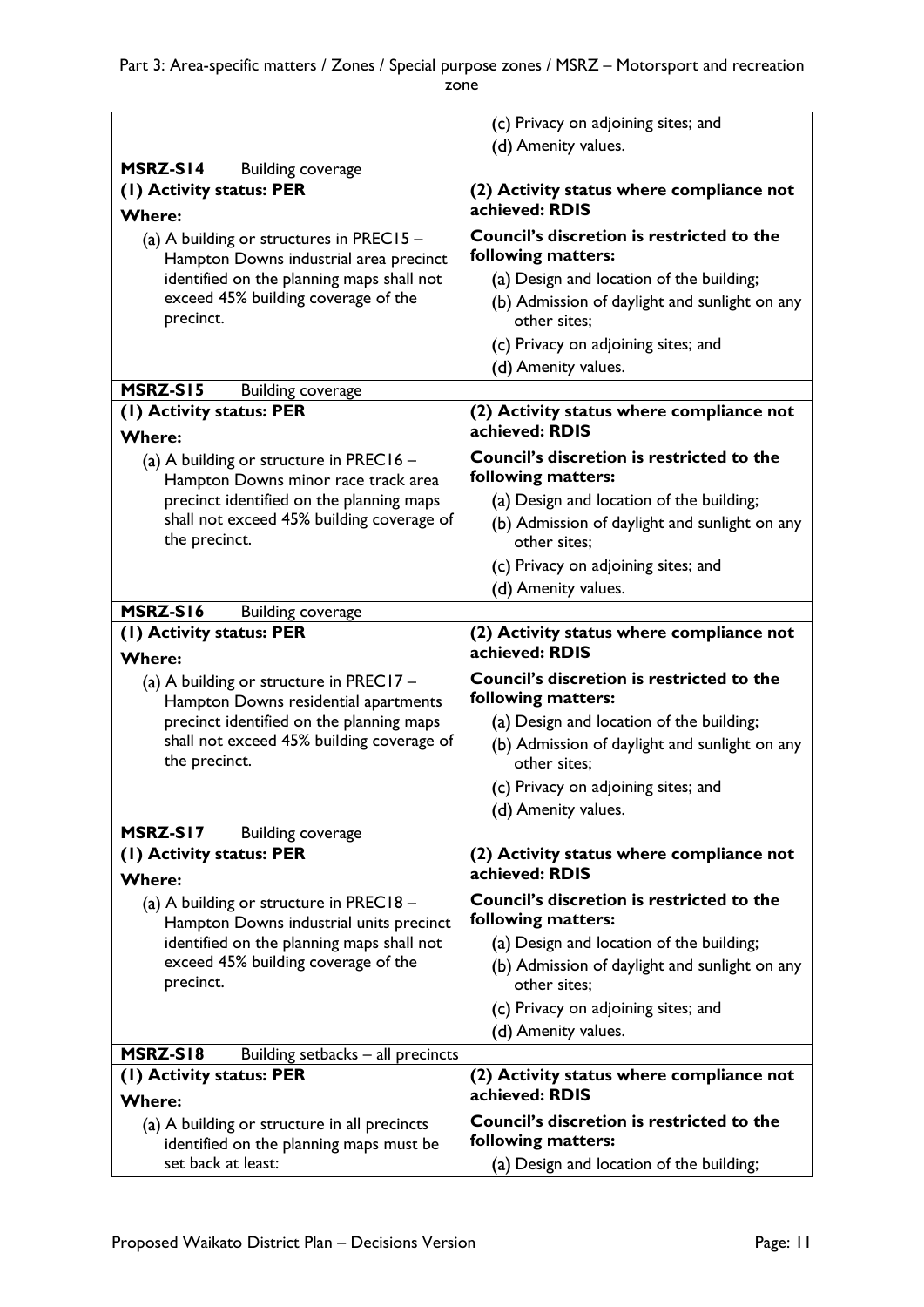| (i) 7.5m from the boundary of Hampton           | (b) Admission of daylight and sunlight on any |
|-------------------------------------------------|-----------------------------------------------|
| Downs Road; and                                 | other sites;                                  |
| (ii) 25m from the boundary of the               | (c) Privacy on adjoining sites; and           |
| Waikato Expressway; and                         | (d) Amenity values.                           |
| (iii) 25m from the boundary of another<br>zone. |                                               |

**MSRZ-S19** Traffic management standards – for all motor sport and recreation events

(1) This rule contains activity-specific standards, additional to those in Rules PREC14-R5 and PREC16-R3:

- (a) Subject to MSRZ-S19(2), prior to any motor sport and recreation event being held a Traffic Management Plan (TMP) shall be prepared and lodged with the appropriate road controlling authority for approval no less than 3 months before any event.
- (b) All TMPs shall be prepared in accordance with the New Zealand Transport Agency's Code of Practice for Temporary Traffic Management (COPTTM) and shall contain an appropriate level of detail for the level of road to which they apply.
- All TMPs shall contain the following information:
	- (i) Suitable provision for traffic to and from the Springhill Corrections Facility, the Hampton Downs Landfill Site and private dwellings. Emergency access for these facilities and dwellings shall also be provided;
	- (ii) Suitable provision for non-event traffic on all roads affected (including State Highways and local roads) as identified in the TMP;
	- (iii) Suitable provision for on-site traffic management including all weather parking and vehicle manoeuvring space for all events;
	- (iv) Provision for the use of buses, or other high occupancy vehicles (HOV), to take people to and from the Motorsport Park, and on-site parking for buses and HOV;
	- (v) The programming, commencement and completion of events at times which will encourage Motorsport Park traffic to use the State Highway network other than at times of peak flows.
	- (vi) Road related initiatives (such as pre-ticketing) to control any adverse effects on the State Highway and travel speeds on the State Highway;
	- (vii) The details of any Variable Message Signs (VMS) and/or other signage initiatives proposed to control any adverse effects on the State Highway.
	- (viii) Provision for concurrent events at the Motorsport Park and Meremere Dragway;
	- (ix) Measures to prevent parking and walking on the State Highway and parking on local roads within 2km of the Motorsport Park;
	- (x) Measures to ensure that the peak arrival times for traffic attending Medium Events or larger events at the Motorsport Park do not conflict with landfill traffic, including proof of consultation with the landfill operator;
	- (xi) Appropriate traffic management contingency measures for any unplanned but reasonably foreseeable reduction in capacity of the roading network, which may include but is not limited to the closure of off/on ramps, the closure of one or more State Highway lanes, or cancellation of events.
	- (xii) Recommendations from the road controlling authority
	- (xiii) Recommendations of the Implementation Monitoring Committee (IMC) formed under MSRZ-S20(1)(a), in the case of Major Events and Extreme Events.
	- (xiv) Details of how the following operational performance criteria would be met:
	- (xv) Total travel time of non-Motorsport Park related traffic shall not be greater than 6 minutes for travel from the bottom of the appropriate interchange ramp to the intersection of the Springhill Corrections Facility access road with Hampton Downs Road.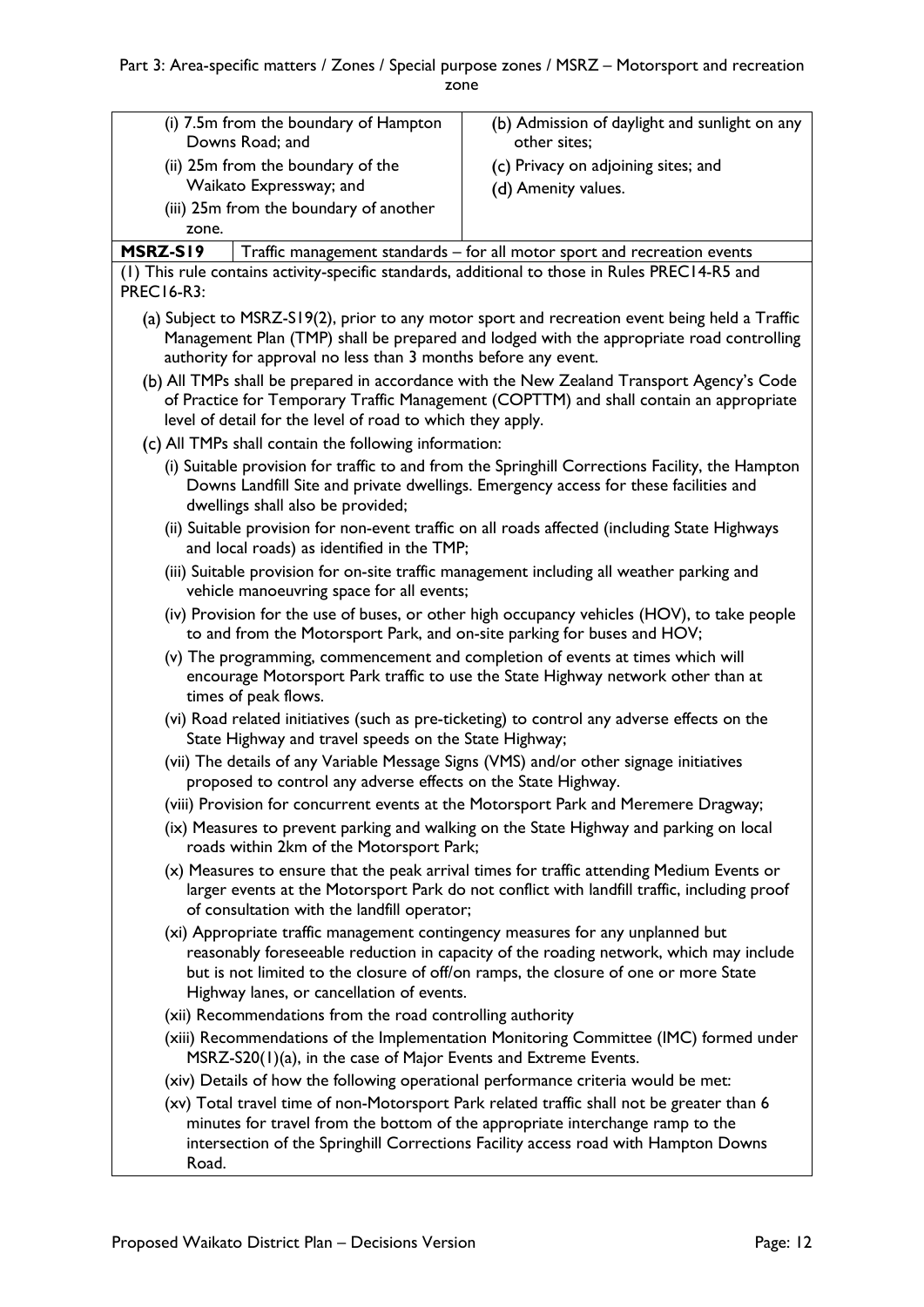- (xvi) Provision shall be made for emergency service vehicles (e.g. fire, police, ambulance, military, Department of Corrections, vehicles needing emergency access to any site or dwelling located on, or with access from Hampton Downs Road) such that the travel time for such vehicles, from the bottom of the interchange ramps to any facility that is accessible from Hampton Downs Road shall not be more than 4 minutes.
- (xvii) Minimum deceleration lengths at off ramps from the State Highway shall be in accordance with truck stopping distances for a level grade that is 160m. This distance will be measured from a point where a minimum 3.5m lane width (excluding shoulder) can be achieved within the existing off-ramp configuration (i.e. the diverge taper shall not be included in the length).
- (xviii) Travel speeds on the State Highway during a motor sport and recreation event shall not be less than 85% of the State Highway speed based on equivalent time and day when an event is not being held, as measured on a continuous (rolling) 30 minute period.
- (xix) Supporting traffic survey data from at least 5 other similar sized events either at Hampton Downs or similar locations that is no more than 5 years old that includes:
	- (1) Vehicle occupancy data
	- (2) Arrival flow rates
	- (3) Departure flow rates
	- (4) Spectator attendance numbers.

(2) MSRZ-S19 does not prevent a single TMP being prepared which applies to multiple events.

**MSRZ-S20** Traffic management standards – additional standards for Major Events and Extreme Events

(1) This rule applies to motor sport and recreation events that are Major Events and Extreme Events under Rules PREC14-R5 and PREC16-R3.

- (a) The operators of the Hampton Downs Motorsport Park shall form and co-ordinate an 'Implementation Monitoring Committee'(IMC).
- The purpose of the IMC is to consider draft Traffic Management Plans (TMP) proposed for Major Events and Extreme Events and make recommendations on these.
- Voting members of the IMC shall consist of (unless otherwise agreed by all voting members) a representative from each of the following groups:
	- (i) The operator
	- (ii) The NZ Police
	- (iii) Waikato District Council
	- (iv) NZTA
	- (v) The operator of the Hampton Downs Landfill
	- (vi) Department of Corrections; and
- The IMC may also invite to the IMC meetings any other person, group or organisation that can assist the IMC in its responsibilities.
- The operators shall convene all IMC meetings and appropriately communicate any agenda/meeting minutes and IMC recommendations to all those affected or involved. Any agenda shall be circulated no less than 10 working days prior to a meeting. Meeting minutes shall be circulated no more than 10 working days after completion of a meeting.
- The operator shall advise all members of the primary contact person and their contact details and keep these updated.
- (g) IMC meetings shall be held 4 months prior to a major or extreme event. The operator shall provide secretarial services and a venue within 65km of Hampton Downs Motorsport Park.
- Additional meetings shall be held where requested by any voting member of the IMC. Meetings are to be held within a month of the initial request.